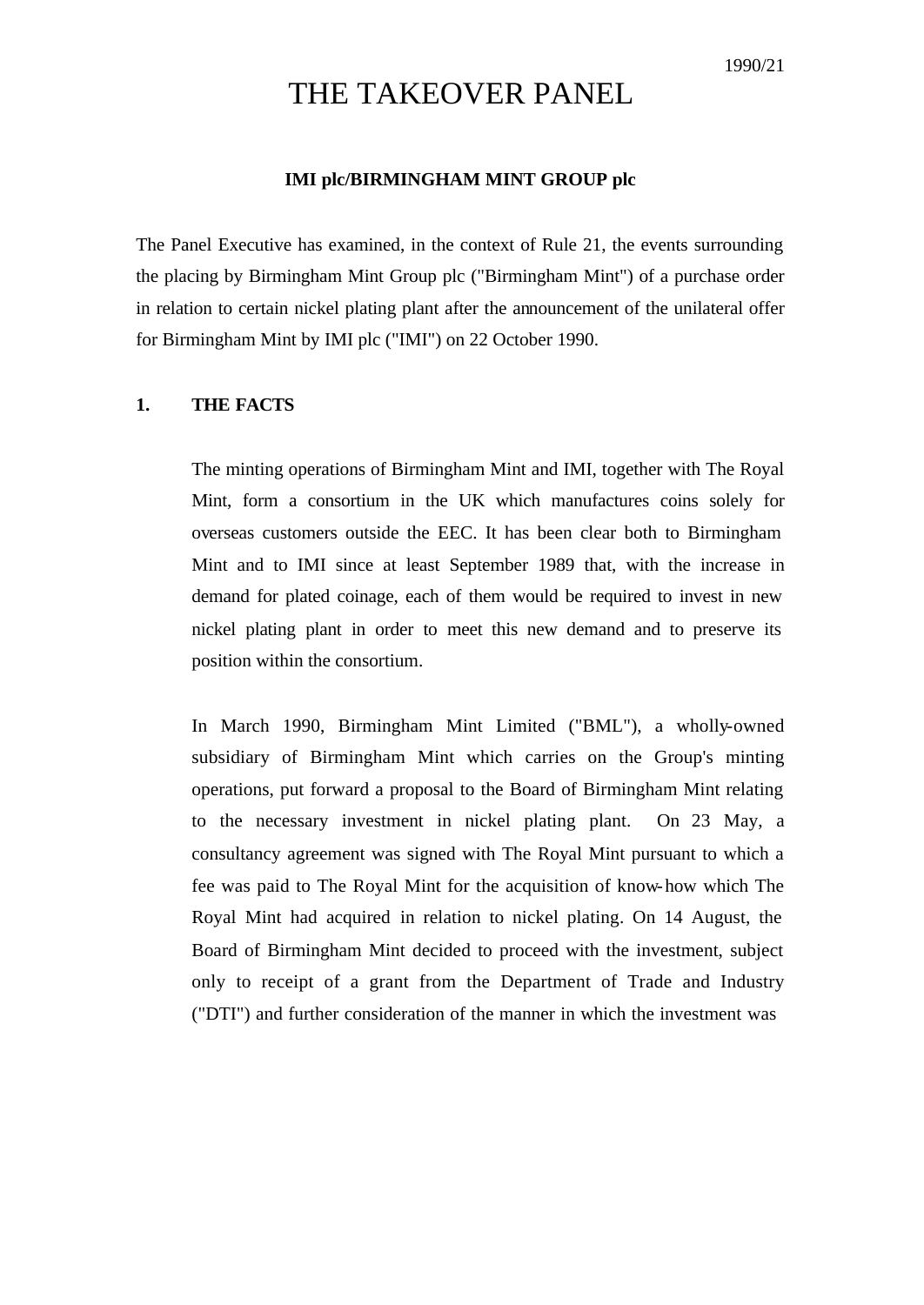to be financed. A formal detailed quotation was received from the proposed supplier of the nickel plating plant on 17 August. The Royal Mint was informed of Birmingham Mint's decision to proceed and this was subsequently confirmed during a visit to The Royal Mint in early September.

On 2 October, the Board of Birmingham Mint considered again the financing requirements and formally authorised the managing director to proceed subject to his being satisfied as to certain further funding information which was to be available shortly thereafter. On 11 October, DTI grant approval was received and, at the weekly management meeting of the directors of Birmingham Mint at 8.30am on 16 October, a funding schedule was tabled and the investment proposal finally approved. Oral instructions were given that morning by the Board of Birmingham Mint to the general manager of BML to place an order for the nickel plating plant. A letter was subsequently sent by the general manager of BML to the supplier on 18 October, authorising the supplier to proceed with the order and confirming that a detailed purchase order would follow. The formal purchase order was completed on 25 October.

Late in the afternoon of 16 October, IMI spoke to the chairman of Birmingham Mint asking for an urgent meeting but without indicating its purpose. The meeting was held on 17 October. At that meeting Birmingham Mint was asked whether it would be prepared to enter into discussions with a view to a recommended offer for the company from IMI. Birmingham Mint asked for time to consult its professional advisers.

Birmingham Mint was unable to use its traditional merchant banking advisers because of a perceived conflict of interest. Accordingly, Chartered WestLB Limited ("Chartered WestLB") was formally appointed on 19 October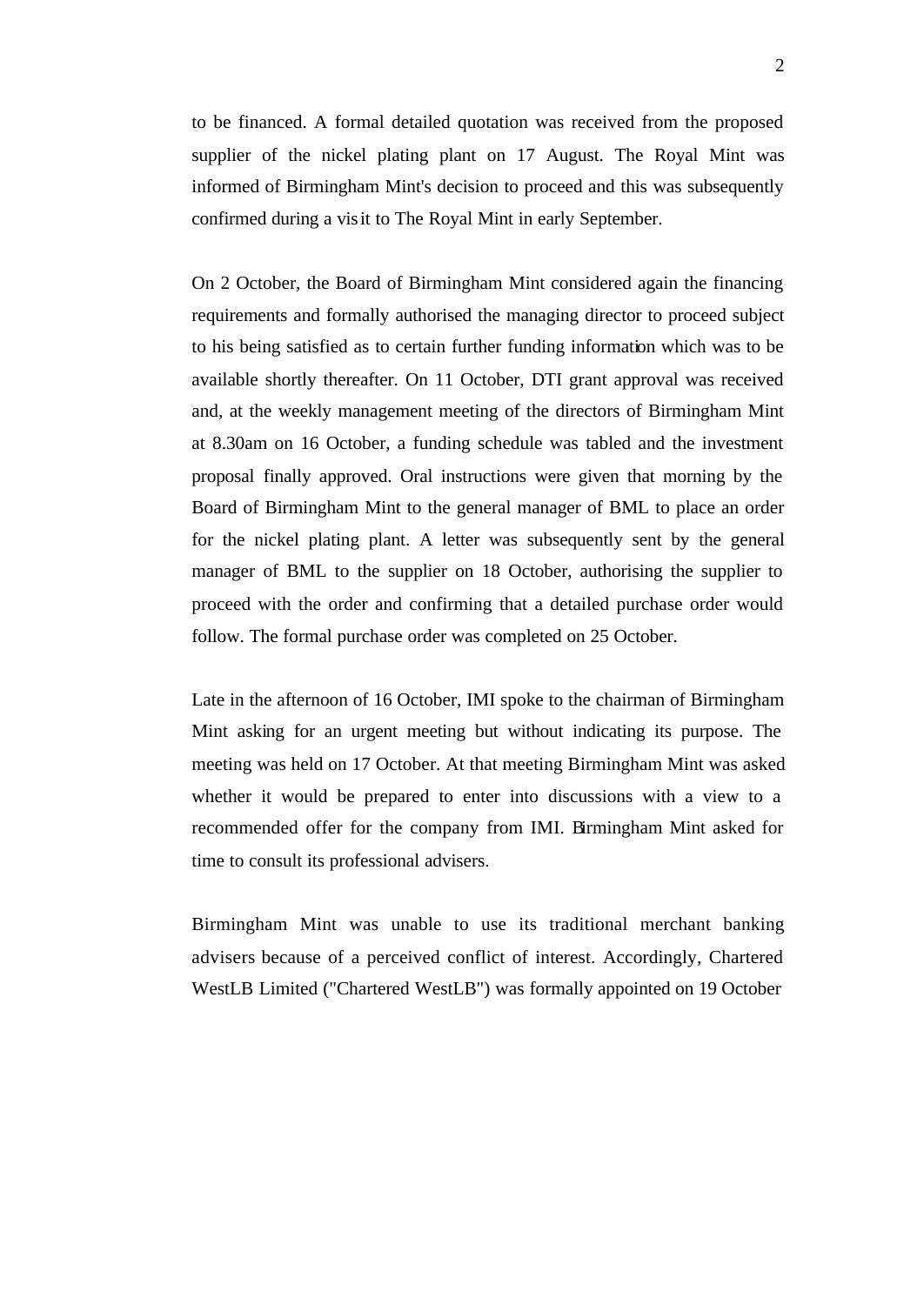and held its first meeting with representatives of Birmingham Mint on the morning of the same day. At that meeting, and in subsequent discussions, Chartered WestLB discussed with Birmingham Mint the company's responsibilities under the Code and was made aware, in general terms, of the arrangements regarding the nickel plating plant. However, Chartered WestLB did not specifically enquire whether a formal contract had been entered into at that stage and did not approach the Panel Executive to discuss the arrangements.

On 22 October, IMI announced a unilateral offer for Birmingham Mint. On 26 October, Samuel Montagu & Co Limited ("Samuel Montagu"), advisers to IMI, brought to the attention of the Panel Executive the fact that IMI had reason to believe that Birmingham Mint might have placed a formal order for nickel plating plant and asked the Panel Executive to investigate the position. IMI's offer document has not yet been posted.

## **2. RULE 21 OF THE CODE**

Rule 21 of the Code provides as follows:

"During the course of an offer, or even before the date of the offer if the board of the offeree company has reason to believe that a bona fide offer might be imminent, the board must not, except in pursuance of a contract entered into earlier, without the approval of the shareholders in general meeting:-

- $(a)$ ...
- $(b)$ ...

 $(c)$ ...

(d) sell, dispose of or acquire, or agree to sell, dispose of or acquire, assets of a material amount; or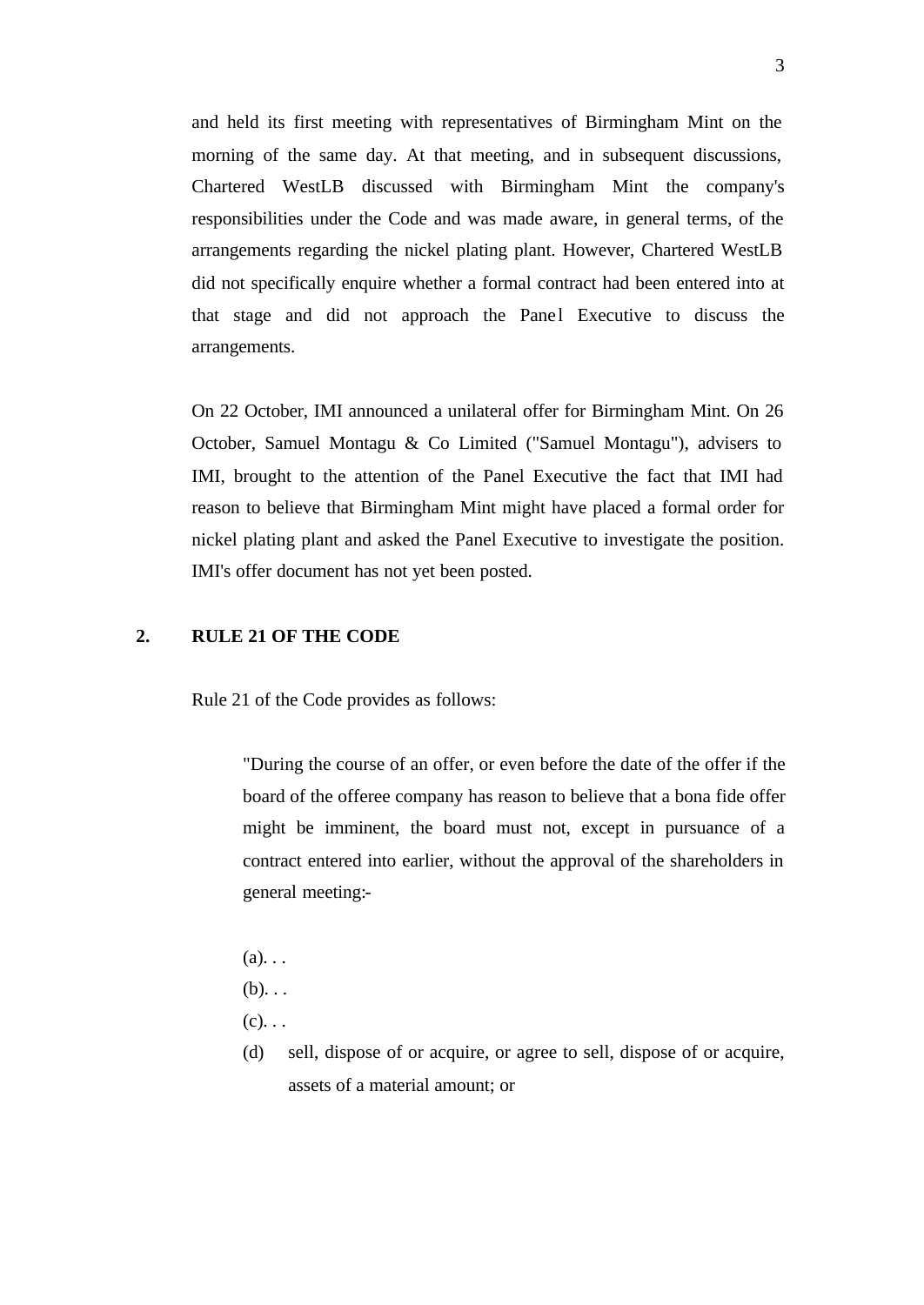$(e)$ ...

. . .

Where it is felt that an obligation or other special circumstance exists, although a formal contract has not been entered into, the Panel must be consulted and its consent to proceed without a shareholders' meeting obtained".

It was accepted by all parties that the nickel plating plant was an asset of a "material amount" for the purpose of Rule 21(d). No formal contract for the purchase of the plant was entered into until arguably 18 October (being the letter from the general manager of BML to the supplier) or, more likely, 25 October (being the purchase order) and, in either case, until after the meeting between IMI and Birmingham Mint on 17 October, from which date the Panel Executive considers Rule 21 to have been applicable.

Note 5 on Rule 21 provides that:

"The Panel may allow an offeror not to proceed with its offer if, at any time during the offer period prior to the posting of the offer document, the offeree company:-

 $(a)$ ...

(b) announces a transaction which would require such a resolution [under Rule 21] but for the fact that it is pursuant to a contract entered into earlier or that the Panel has ruled that an obligation or other special circumstance exists."

The purpose of Rule 21 is, in conjunction with General Principle 7, to prevent an offeree taking action, without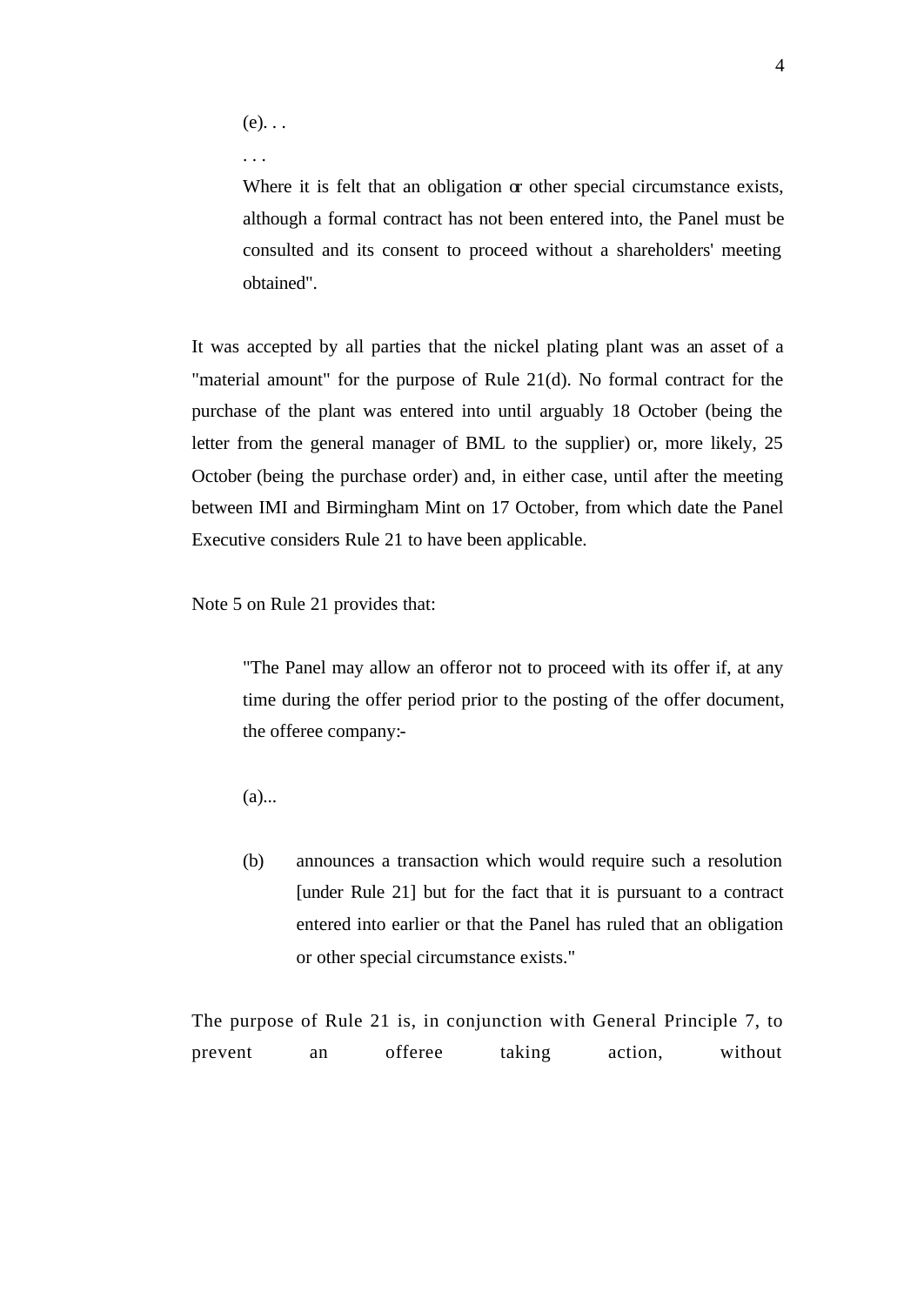the approval of shareholders in general meeting, which could effectively result in a bona fide offer being frustrated or in shareholders being denied an opportunity to decide an offer on its merits. However, it is recognised in Rule 21 that it would be inconsistent with this purpose to prevent an offeree from fulfilling a contractual commitment already entered into before it was aware of the possible offer. It is also recognised that, in certain cases, although a legally-binding contractual commitment has not been entered into, an offeree may be under an obligation, or other special circumstance may exist, such that it would not be appropriate to characterise a particular transaction as frustrating action and thus require that any contract formalising the arrangements be approved by shareholders in general meeting. This would be true, for example, where an offeree has gone a sufficiently long way down a particular path, before an offeror came on the scene, that it should not be asked to stop that process because of the emergence of the offeror. Each case will depend on its own particular facts.

In the present case, clearly, Birmingham Mint had invested a considerable amount of time and money in the proposal for a nickel plating plant and had, at least in its own mind, an obligation to The Royal Mint to make the necessary investment. Further, the Board of Birmingham Mint had taken the decision to proceed with the investment, and within a particular timescale, before it had reason to believe that an offer from IMI might be imminent.

However, in all cases other than where a formal contract has already been entered into, it is essential that the offeree and its advisers consult the Panel before any formal contract is entered into so that proper consideration can be given to the matter (after consultation, if appropriate, with the offeror and its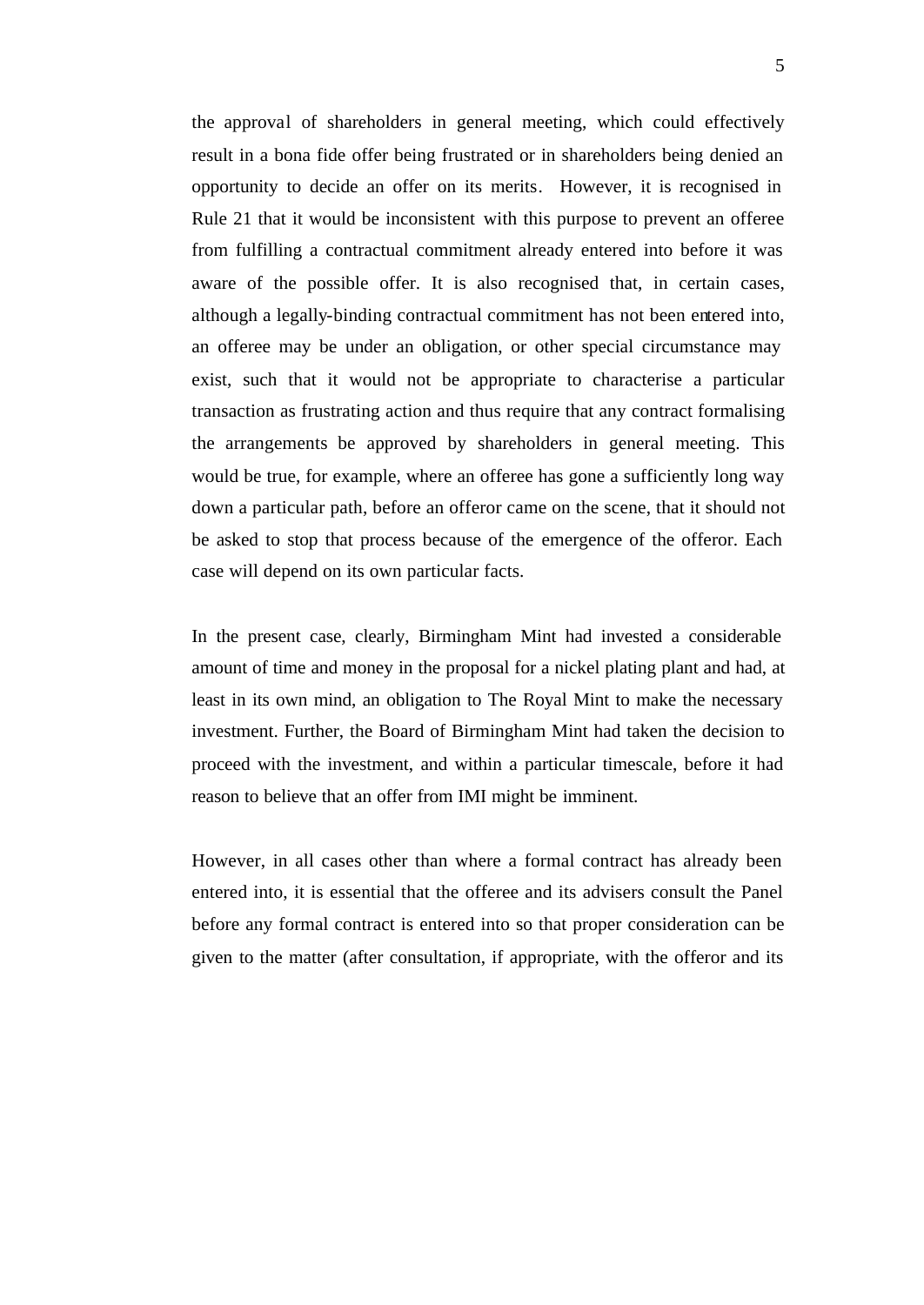advisers). Neither Birmingham Mint nor Chartered WestLB consulted the Panel. The Panel Executive is satisfied that this did not arise from any bad faith on the part of Birmingham Mint or of Chartered WestLB but arose, in the case of Birmingham Mint, from a lack of familiarity with the Code and, in the case of Chartered WestLB, from a failure to advise Birmingham Mint fully of its responsibilities in relation to Rule 21 and to make sufficient enquiry of the circumstances surrounding the investment in the nickel plating plant. The Panel Executive recognises that Chartered WestLB became involved at very short notice and without any prior knowledge of Birmingham Mint, but does not attach much weight to these mitigating circumstances.

## **3. THE PANEL EXECUTIVE'S RULING**

The Panel Executive has ruled that:

- (a) From the time of the meeting with IMI on 17 October, the Board of Birmingham Mint had reason to believe that a bona fide offer from IMI might be imminent. Hence, Rule 21 was relevant from that date.
- (b) On the basis of the facts presented to the Panel Executive, the Panel Executive is of the view that a "special circumstance" did exist in relation to the nickel plating investment by Birmingham Mint which, had the Panel been consulted before the formal purchase order was placed on 25 October, it would have been prepared to allow to proceed without requiring that shareholders' approval be sought.
- (c) The Panel Executive should, however, ha ve been consulted by Birmingham Mint and its advisers before the purchase order was placed on 25 October and the order should not have been placed without the